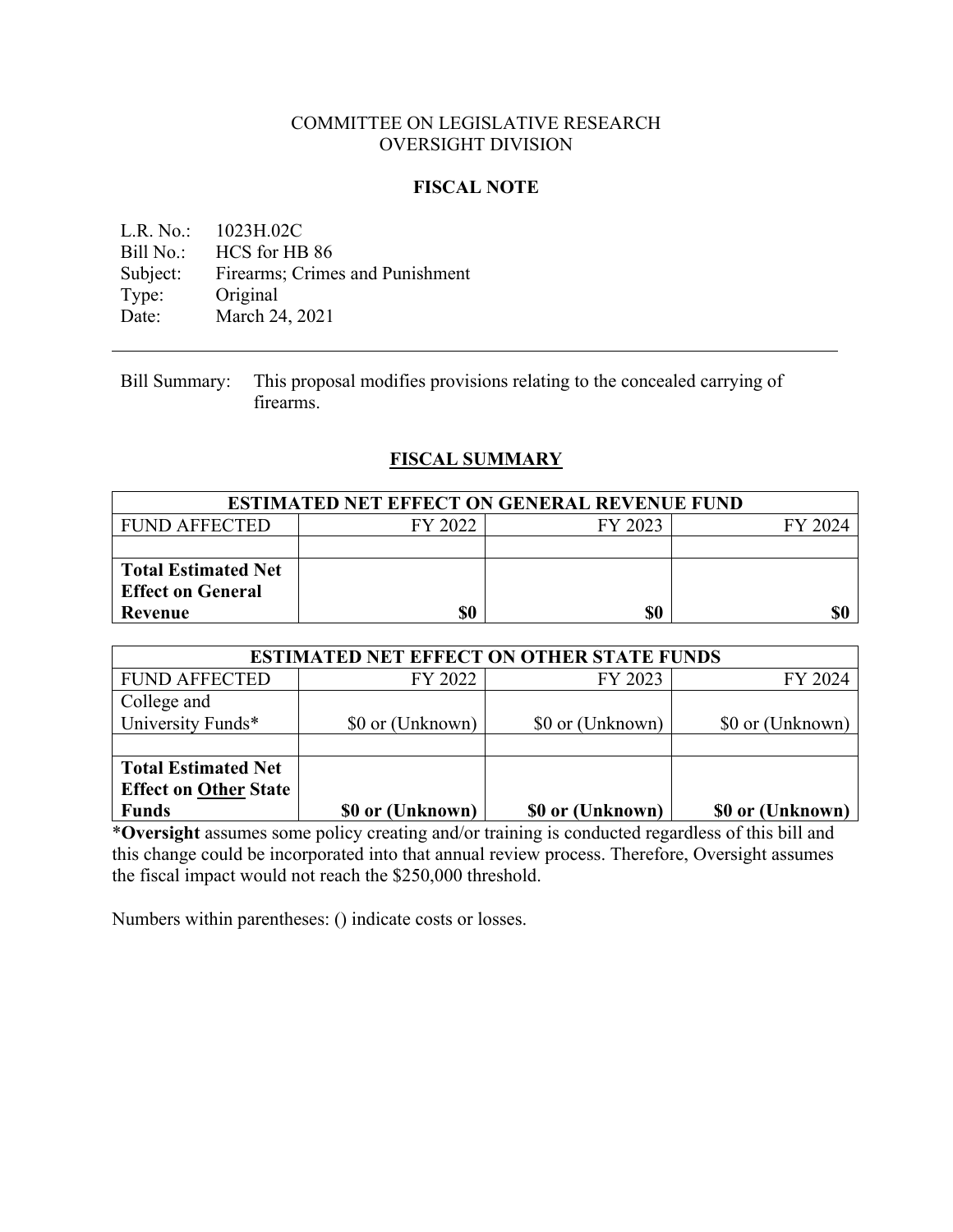L.R. No. 1023H.02C Bill No. HCS for HB 86 Page **2** of **7** March 24, 2021

| <b>ESTIMATED NET EFFECT ON FEDERAL FUNDS</b> |         |         |         |  |
|----------------------------------------------|---------|---------|---------|--|
| <b>FUND AFFECTED</b>                         | FY 2022 | FY 2023 | FY 2024 |  |
|                                              |         |         |         |  |
|                                              |         |         |         |  |
| <b>Total Estimated Net</b>                   |         |         |         |  |
| <b>Effect on All Federal</b>                 |         |         |         |  |
| <b>Funds</b>                                 | \$0     | \$0     |         |  |

| <b>ESTIMATED NET EFFECT ON FULL TIME EQUIVALENT (FTE)</b> |         |         |         |  |
|-----------------------------------------------------------|---------|---------|---------|--|
| <b>FUND AFFECTED</b>                                      | FY 2022 | FY 2023 | FY 2024 |  |
|                                                           |         |         |         |  |
|                                                           |         |         |         |  |
| <b>Total Estimated Net</b>                                |         |         |         |  |
| <b>Effect on FTE</b>                                      |         |         |         |  |

- $\Box$  Estimated Net Effect (expenditures or reduced revenues) expected to exceed \$250,000 in any of the three fiscal years after implementation of the act or at full implementation of the act.
- $\Box$  Estimated Net Effect (savings or increased revenues) expected to exceed \$250,000 in any of the three fiscal years after implementation of the act or at full implementation of the act.

| <b>ESTIMATED NET EFFECT ON LOCAL FUNDS</b> |                   |                   |                   |
|--------------------------------------------|-------------------|-------------------|-------------------|
| <b>FUND AFFECTED</b>                       | FY 2022           | FY 2023           | FY 2024           |
|                                            |                   |                   |                   |
| <b>Local Government</b>                    | \$0 or Unknown to | \$0 or Unknown to | \$0 or Unknown to |
|                                            | (Unknown)         | (Unknown)         | (Unknown)         |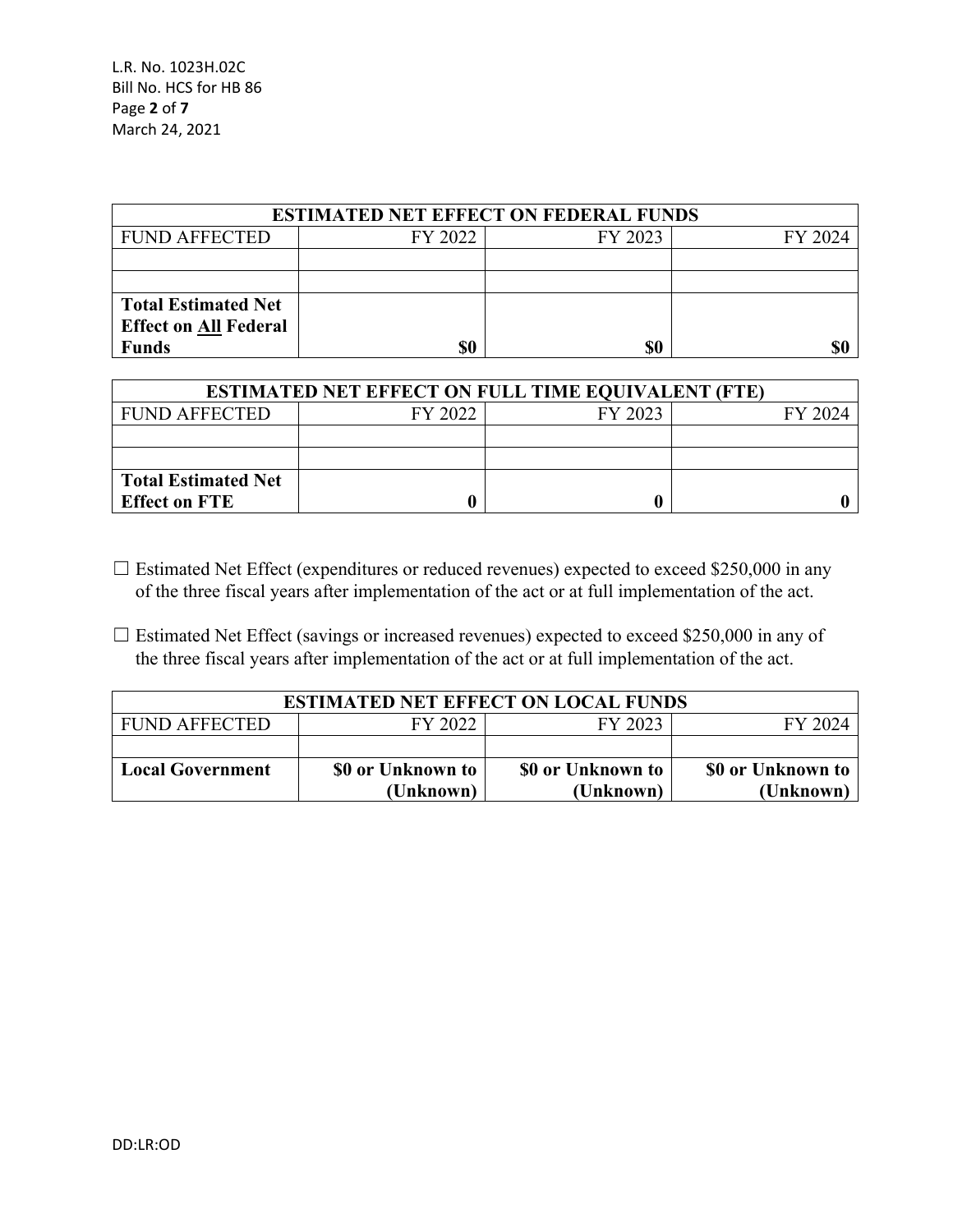L.R. No. 1023H.02C Bill No. HCS for HB 86 Page **3** of **7** March 24, 2021

# **FISCAL ANALYSIS**

#### ASSUMPTION

#### §571.030 – Unlawful use of concealed weapons

For the purpose of the proposed legislation, and as a result of excessive caseloads, the **Missouri State Public Defender (SPD)** cannot assume existing staff will be able to provide competent, effective representation for any new cases where indigent persons are charged with the proposed new crime(s) concerning carrying concealed firearms under Chapter 571. The Missouri State Public Defender System is currently providing legal representation in caseloads in excess of recognized standards. While the number of new cases may be too few or uncertain to request additional funding for this specific bill, the Missouri State Public Defender will continue to request sufficient appropriations to provide competent and effective representation in all cases where the right to counsel attaches.

**Oversight** assumes the SPD will be able to perform any additional duties required by this proposal with current staff and resources and will reflect no fiscal impact to the SPD for fiscal note purposes.

#### Bill as a Whole

Officials from the **Department of Corrections (DOC)** state there are some individuals to which this rule would not apply to include state, county, municipal peace officers; federal probation officers; state probation and parole officers; and persons with a conceal and carry permit. It is assumed this change does not require the DOC to allow these individuals into a correctional facility with a weapon, which appears to be supported with language in 571.107 and 571.215. If this is the case, there is no impact; however, if this change is meant to allow some or all of these individuals to carry a weapon into a correctional facility, the DOC would have serious operational concerns.

**Oversight** assumes the intent of this legislation does not require the DOC to allow individuals into a correctional facility with a weapon; therefore, Oversight will reflect a no impact for purposes of this fiscal note.

Officials from the **Department of Elementary and Secondary Education**, the **Department of Higher Education and Workforce Development**, the **Department of Public Safety - Missouri Highway Patrol**, the **Missouri House of Representatives**, the **Missouri Office of Prosecution Services**, the **Missouri Senate**, the **Office of the State Courts Administrator**, the **City of Claycomo**, the **City of Kansas City**, the **St. Joseph Police Department**, the **St. Louis County Police Department**, each assume the proposal will have no fiscal impact on their respective organizations.

DD:LR:OD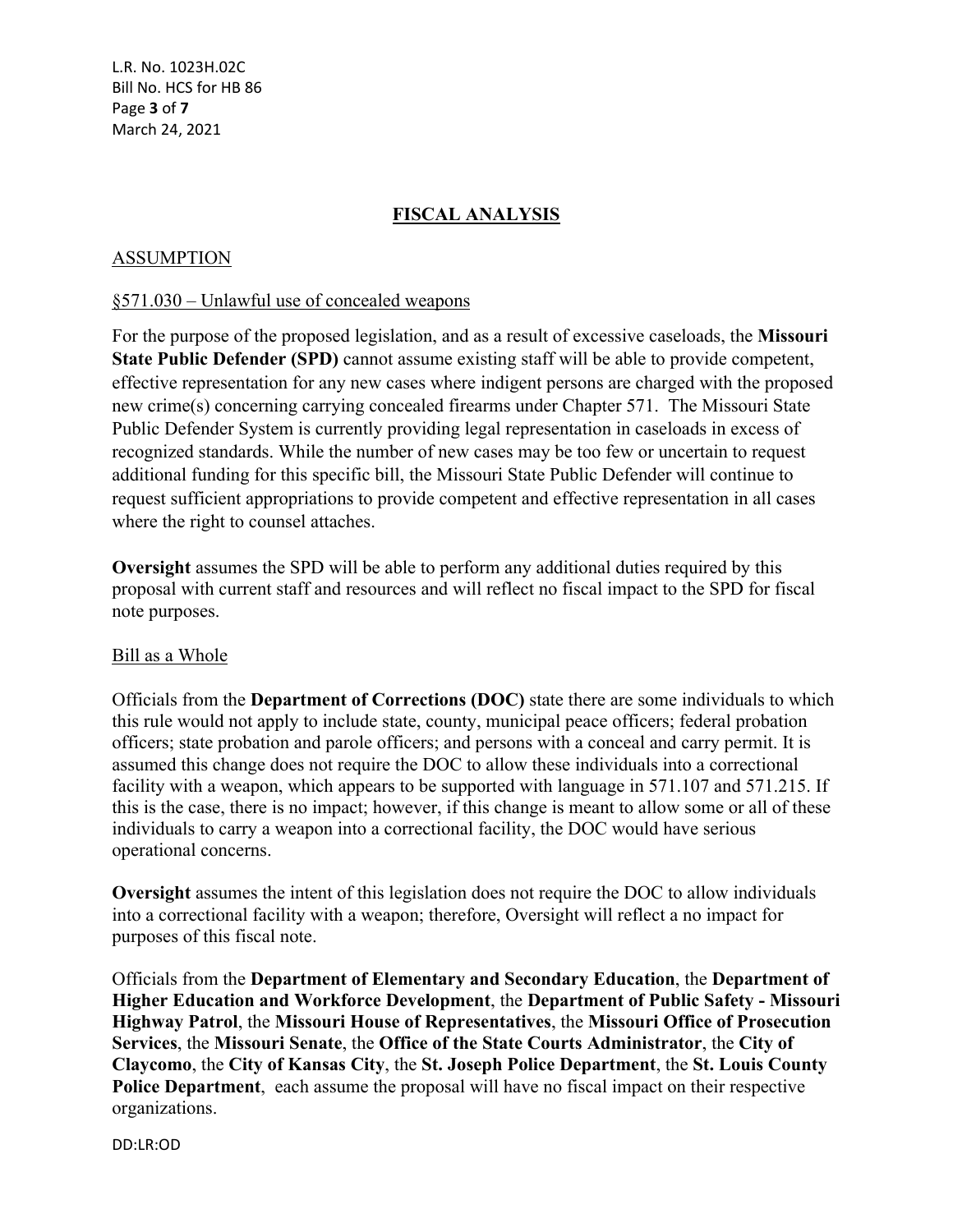L.R. No. 1023H.02C Bill No. HCS for HB 86 Page **4** of **7** March 24, 2021

In response to a previous version, officials from the **City of Ballwin**, the **City of O'Fallon**, the **City of Springfield**, the **City of St. Louis**, the **City of Sugar Creek**, the **Crestwood Police Department**, the **Ellisville Police Department**, the **Kansas City Police Department**, the **High Point R-III School District**, the **Hermann Area Hospital District**, **Northwest Missouri State University**, **State Technical College of Missouri**, **University of Central Missouri**, and **St. Charles Community College** each assumed the proposal will have no fiscal impact on their respective organizations.

In response to a previous version, officials from the **City of Hale** responded to the legislation but did not provide a fiscal impact.

**Oversight** does not have any information to the contrary. Therefore, Oversight will reflect a zero impact in the fiscal note for these agencies.

In response to a previous version, officials from the **University of Missouri (MU)** stated this bill allowing guns on campus would require an additional investment in policing creating an annual impact of greater than \$100,000.

In response to a previous version, officials from **Missouri State University (MSU)** assumed a negative fiscal impact of an undetermined amount.

**Oversight** notes that many of the assumptions noted above for increased training of existing staff may apply to community college districts and to other political subdivisions. Oversight cannot estimate a statewide cost; therefore, the impact to colleges and universities and political subdivisions will be presented as \$0 to (Unknown).

**Oversight** notes that violations resulting in fines per §571.030.8(2) could vary widely from year to year. Civil penalties collected are distributed to the school district where the violation occurred; therefore, Oversight will reflect a positive fiscal impact of \$0 to Unknown to local school districts on the fiscal note.

**Oversight** only reflects the responses that we have received from state agencies and political subdivisions; however, other cities, counties, hospitals, school districts, colleges and universities, and police and sheriff's departments were requested to respond to this proposed legislation but did not. A general listing of political subdivisions included in our database is available upon request.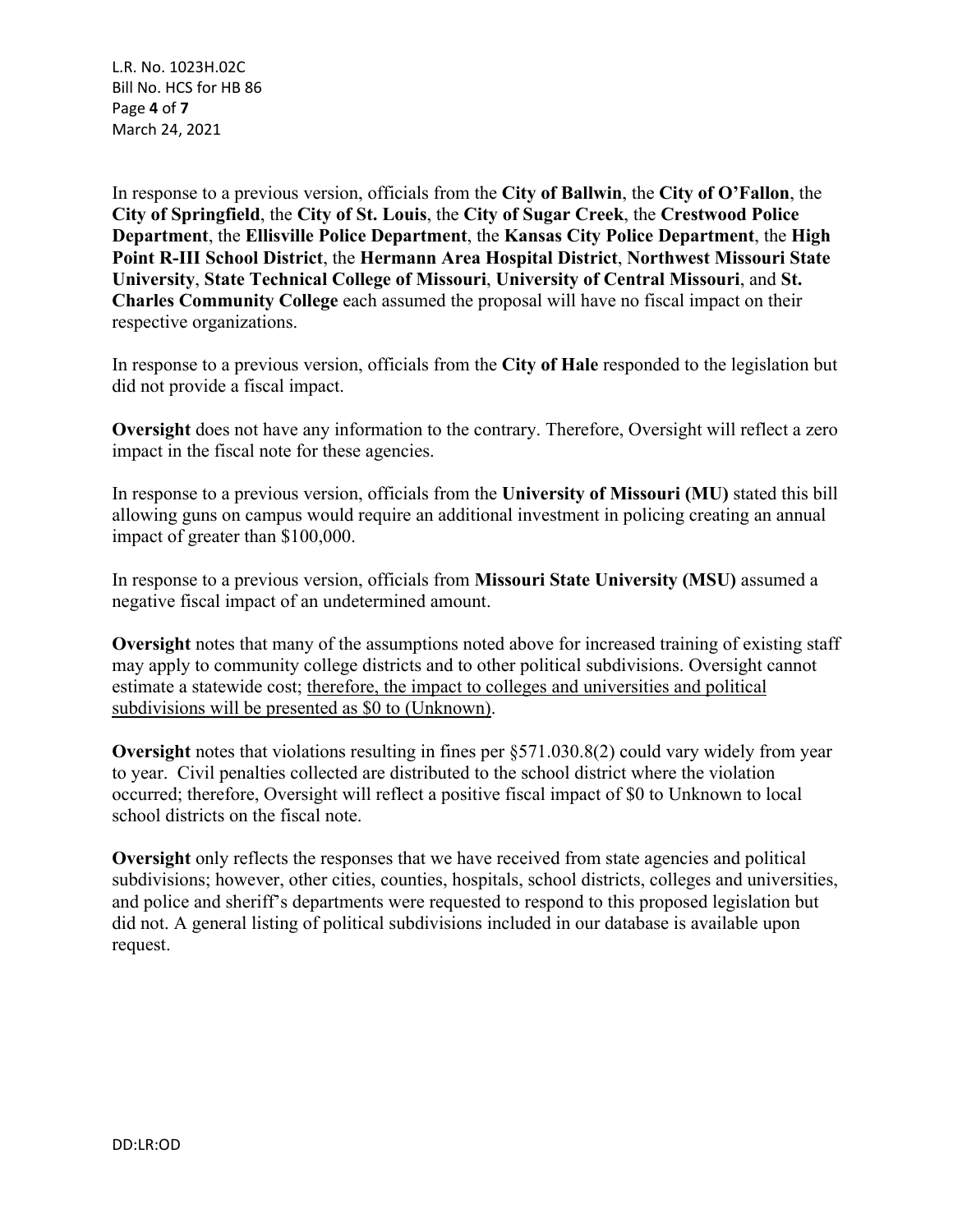L.R. No. 1023H.02C Bill No. HCS for HB 86 Page **5** of **7** March 24, 2021

| FISCAL IMPACT-                                                                                                                                                                                                                                                                                                                                                                                                                                                                                | FY 2022            | FY 2023          | FY 2024          |
|-----------------------------------------------------------------------------------------------------------------------------------------------------------------------------------------------------------------------------------------------------------------------------------------------------------------------------------------------------------------------------------------------------------------------------------------------------------------------------------------------|--------------------|------------------|------------------|
| <b>State Government</b>                                                                                                                                                                                                                                                                                                                                                                                                                                                                       | $(10 \text{ Mo.})$ |                  |                  |
|                                                                                                                                                                                                                                                                                                                                                                                                                                                                                               |                    |                  |                  |
| <b>COLLEGE &amp;</b>                                                                                                                                                                                                                                                                                                                                                                                                                                                                          |                    |                  |                  |
| <b>UNIVERSITY</b>                                                                                                                                                                                                                                                                                                                                                                                                                                                                             |                    |                  |                  |
| <b>FUNDS</b>                                                                                                                                                                                                                                                                                                                                                                                                                                                                                  |                    |                  |                  |
|                                                                                                                                                                                                                                                                                                                                                                                                                                                                                               |                    |                  |                  |
| $\frac{\text{Costs}}{\text{C} \cdot \text{C} \cdot \text{C} \cdot \text{C} \cdot \text{C} \cdot \text{C} \cdot \text{C} \cdot \text{C} \cdot \text{C} \cdot \text{C} \cdot \text{C} \cdot \text{C} \cdot \text{C} \cdot \text{C} \cdot \text{C} \cdot \text{C} \cdot \text{C} \cdot \text{C} \cdot \text{C} \cdot \text{C} \cdot \text{C} \cdot \text{C} \cdot \text{C} \cdot \text{C} \cdot \text{C} \cdot \text{C} \cdot \text{C} \cdot \text{C} \cdot \text{C} \cdot \text{C} \cdot \text$ |                    |                  |                  |
| University                                                                                                                                                                                                                                                                                                                                                                                                                                                                                    |                    |                  |                  |
| $(\$§571.030, 571.107,$                                                                                                                                                                                                                                                                                                                                                                                                                                                                       |                    |                  |                  |
| 571.108, 571.109,                                                                                                                                                                                                                                                                                                                                                                                                                                                                             |                    |                  |                  |
| 571.215, 577.703,                                                                                                                                                                                                                                                                                                                                                                                                                                                                             |                    |                  |                  |
| and 577.712)                                                                                                                                                                                                                                                                                                                                                                                                                                                                                  |                    |                  |                  |
| Increase in                                                                                                                                                                                                                                                                                                                                                                                                                                                                                   |                    |                  |                  |
| operational costs                                                                                                                                                                                                                                                                                                                                                                                                                                                                             | \$0 to (Unknown)   | \$0 to (Unknown) | \$0 to (Unknown) |
|                                                                                                                                                                                                                                                                                                                                                                                                                                                                                               |                    |                  |                  |
| <b>ESTIMATED NET</b>                                                                                                                                                                                                                                                                                                                                                                                                                                                                          |                    |                  |                  |
| <b>EFFECT ON</b>                                                                                                                                                                                                                                                                                                                                                                                                                                                                              |                    |                  |                  |
| <b>COLLEGE &amp;</b>                                                                                                                                                                                                                                                                                                                                                                                                                                                                          |                    |                  |                  |
| <b>UNIVERSITY</b>                                                                                                                                                                                                                                                                                                                                                                                                                                                                             |                    |                  |                  |
| <b>FUNDS</b>                                                                                                                                                                                                                                                                                                                                                                                                                                                                                  | \$0 to (Unknown)   | \$0 to (Unknown) | \$0 to (Unknown) |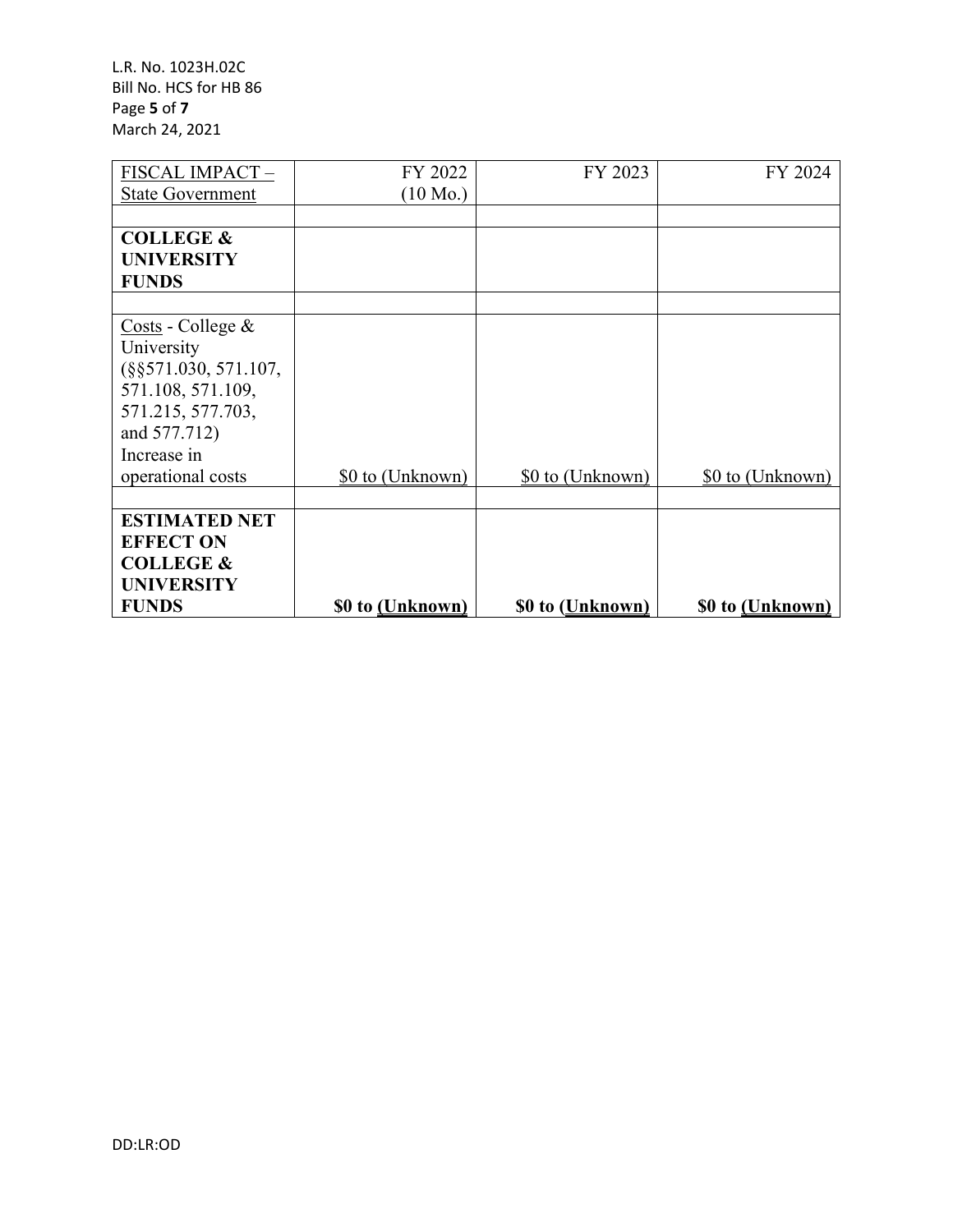L.R. No. 1023H.02C Bill No. HCS for HB 86 Page **6** of **7** March 24, 2021

| FISCAL IMPACT-                 | FY 2022                  | FY 2023                  | FY 2024                  |
|--------------------------------|--------------------------|--------------------------|--------------------------|
| <b>Local Government</b>        | $(10 \text{ Mo.})$       |                          |                          |
|                                |                          |                          |                          |
| <b>POLITICAL</b>               |                          |                          |                          |
| <b>SUBDIVISIONS</b>            |                          |                          |                          |
|                                |                          |                          |                          |
| Revenue - School               |                          |                          |                          |
| Districts - (§571.030)         |                          |                          |                          |
| Fine revenue                   | \$0 or Unknown           | \$0 or Unknown           | \$0 or Unknown           |
|                                |                          |                          |                          |
| Costs - $(\S$ §571.030,        |                          |                          |                          |
| 571.107, 571.108,              |                          |                          |                          |
| 571.109, 571.215,              |                          |                          |                          |
| 577.703, and                   |                          |                          |                          |
| 577.712) Increase in           |                          |                          |                          |
| operational costs              | \$0 or (Unknown)         | \$0 or (Unknown)         | \$0 or (Unknown)         |
|                                |                          |                          |                          |
| <b>ESTIMATED NET</b>           |                          |                          |                          |
| <b>EFFECT ON</b>               |                          |                          |                          |
| <b>POLITICAL</b>               | <b>\$0 or Unknown to</b> | <b>\$0 or Unknown to</b> | <b>\$0 or Unknown to</b> |
| <b>SUBDIVISIONS</b>            | (Unknown)                | (Unknown)                | (Unknown)                |
| FISCAL IMPACT - Small Business |                          |                          |                          |

No direct fiscal impact to small businesses would be expected as a result of this proposal.

# FISCAL DESCRIPTION

This bill makes changes to the list of locations an individual can carry a concealed firearm within this state and the list of locations an individual with a concealed carry permit can carry a concealed firearm within the state. This bill also prohibits the state, political subdivisions, and public institutions of higher education from imposing any policies or contractual requirements that would have the effect of prohibiting employees or students from the carrying of concealed firearms into locations where concealed carry is not otherwise prohibited by law.

No changes have been made to the penalties for carrying a concealed firearm in locations prohibited under these sections.

This legislation is not federally mandated, would not duplicate any other program and would not require additional capital improvements or rental space.

#### SOURCES OF INFORMATION

Department of Corrections Department of Elementary and Secondary Education

DD:LR:OD